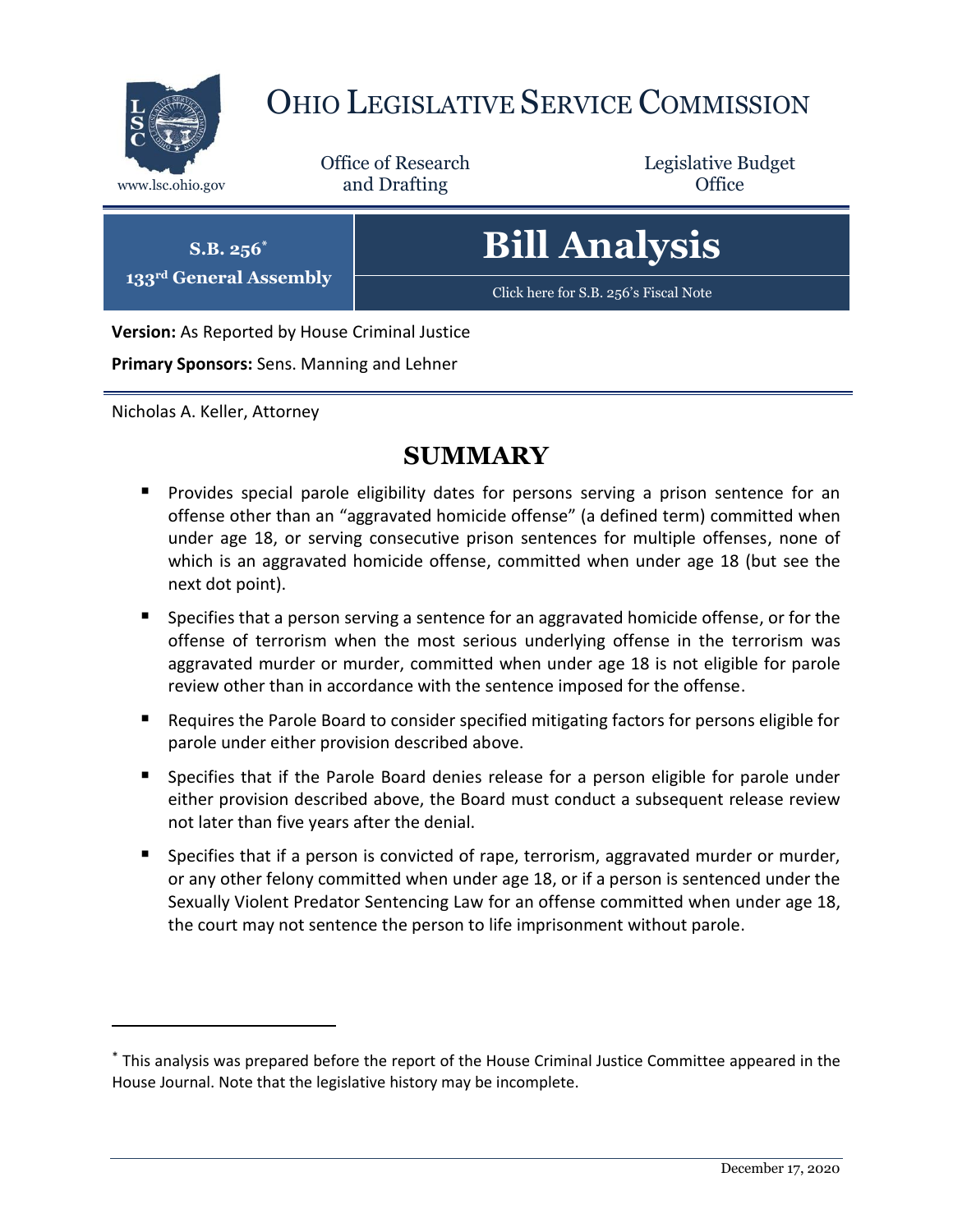- Specifies a number of factors that must be considered as mitigating factors, in addition to other factors that currently must be considered, when a court is sentencing a person who is convicted of a felony committed when under age 18.
- **Allows for limited continuances in abuse, neglect, and dependency proceedings for good** cause shown.

# **DETAILED ANALYSIS**

# **Parole eligibility when offense is committed by a minor**

#### **Introduction and overview**

A person who violates a criminal provision when under age 18 can be convicted of a crime, as opposed to being found to be a delinquent child, and sentenced to imprisonment in a state correctional institution. This occurs when the minor commits certain acts that, if committed by an adult, would be a serious offense, in which case the minor might be bound over for trial as an adult or adjudicated a serious youthful offender in Juvenile Court.

The Pardon, Parole, and Probation Law specifies when a prisoner becomes eligible for parole. It also provides the Adult Parole Authority with the authority to grant an eligible prisoner parole. <sup>1</sup> Currently, under that Law, a prisoner's eligibility for parole is not affected by the prisoner's age at the time of their offense and the Authority is not required to consider that age in determining the prisoner's fitness for parole.

### **Applicability of parole eligibility provisions**

The bill revises the eligibility requirements that apply to a prisoner who is imprisoned for one or more offenses committed when the prisoner was under age 18. Regardless of whether the prisoner's stated prison term (broadly, the term imposed by the sentencing court, subject to adjustments) includes any mandatory time, the requirements apply automatically and cannot be limited by the sentencing court.<sup>2</sup> These revised requirements apply to the parole eligibility of all prisoners described in the bill, regardless of when the prisoner committed or was sentenced for the offense. For purposes of the bill, a prisoner is "serving" a prison sentence for an offense if on or after the effective date of the bill, the prisoner is serving a prison sentence for that offense, regardless of when the sentence was imposed or the offense was committed. 3

 $<sup>1</sup>$  R.C. Chapter 2967.</sup>

 $2$  R.C. 2967.132(B) and R.C. 2929.01(FF), not in the bill.

 $3$  R.C. 2967.132(I) and Section 3(B).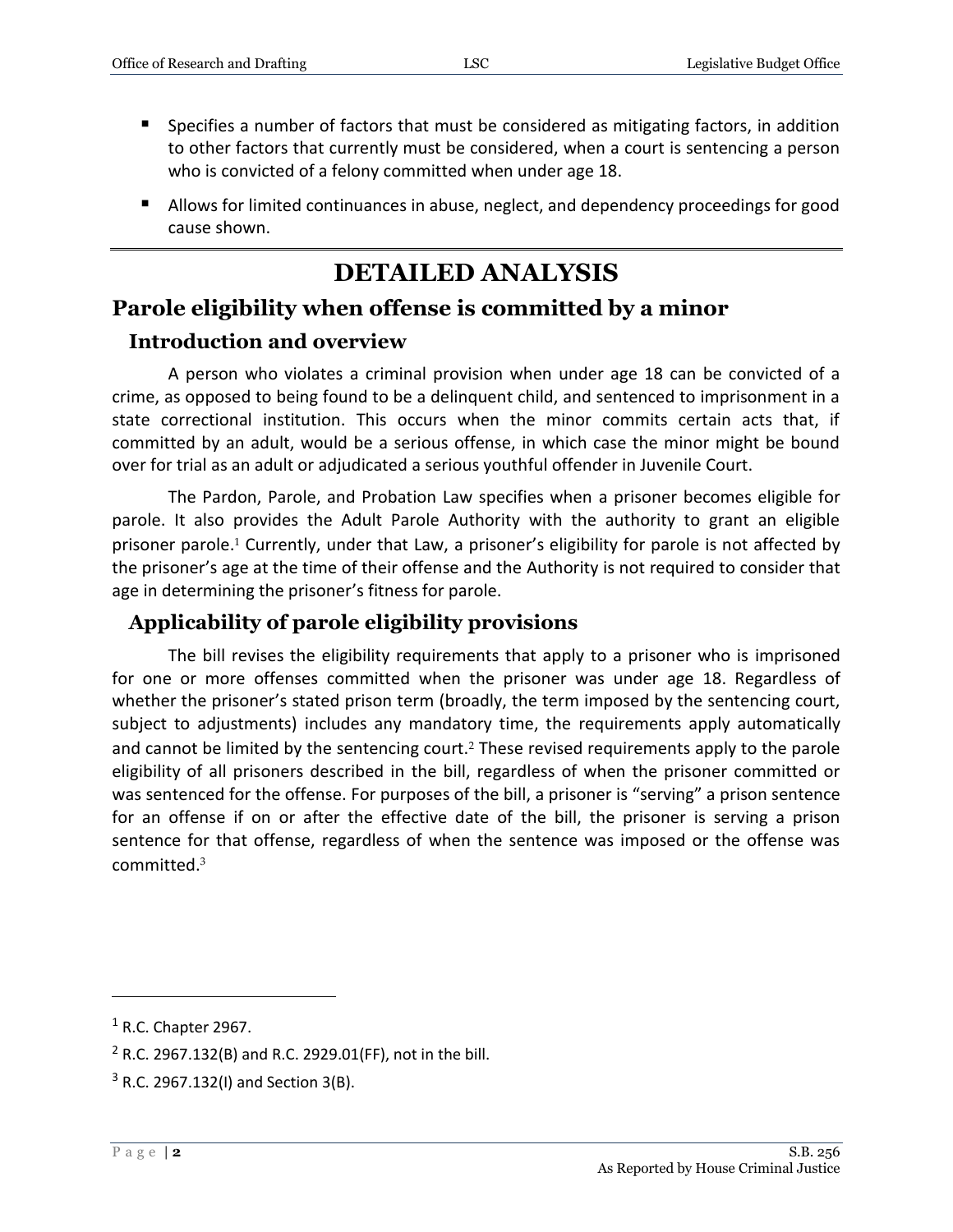# **Eligibility for parole**

#### **Sentence other than for an aggravated homicide offense**

Under the bill, a prisoner who was under age 18 at the time of the offense and who is serving a prison sentence for an offense other than an aggravated homicide offense, or who is serving consecutive prison sentences for multiple offenses none of which is an aggravated homicide offense, is eligible for parole as follows:<sup>4</sup>

- 1. Generally, the prisoner is eligible for parole after serving 18 years in prison.
- 2. If the prisoner is serving a sentence for one or more homicide offenses, none of which are aggravated homicide offenses, and the bullet below does not apply, the prisoner is eligible for parole after serving 25 years.
- 3. If the prisoner is serving a sentence for two or more homicide offenses, none of which are an aggravated homicide offense, and the offender was the principal offender in two or more of those offenses, the prisoner is eligible for parole after serving thirty years.
- 4. But, if the prisoner is serving a sentence for one or more offenses and the sentence permits parole earlier than the above dates, the prisoner is eligible for parole after serving the period of time specified in the sentence.

#### **Sentence for aggravated homicide offense or terrorism involving a murder**

The above revisions on parole eligibility do not apply to two types of sentences, even though the prisoner committed the offense when the person was under age 18: (1) a sentence for an aggravated homicide offense, or (2) a sentence for terrorism when the most serious underlying offense was aggravated murder or murder. For these two types of sentences, the prisoner becomes eligible for parole review in accordance with the sentence.<sup>5</sup>

#### **Definition of "aggravated homicide offense" and "homicide offense"**

The bill defines "aggravated homicide offense" and "homicide offense" for purposes of its provisions described above as follows:<sup>6</sup>

"**Aggravated homicide offense**" means any of the following that involved the purposeful killing of three or more persons, when the offender is the principal offender in each offense: (1) the offense of aggravated murder, or (2) any other offense or combination of offenses that involved the purposeful killing of three or more persons.

"**Homicide offense**" means the offense of murder, voluntary manslaughter, involuntary manslaughter, or reckless homicide or the offense of aggravated murder that is not an aggravated homicide offense.

 $4$  R.C. 2967.132(C).

 $5$  R.C. 2967.132(D).

 $6$  R.C. 2967.132(A).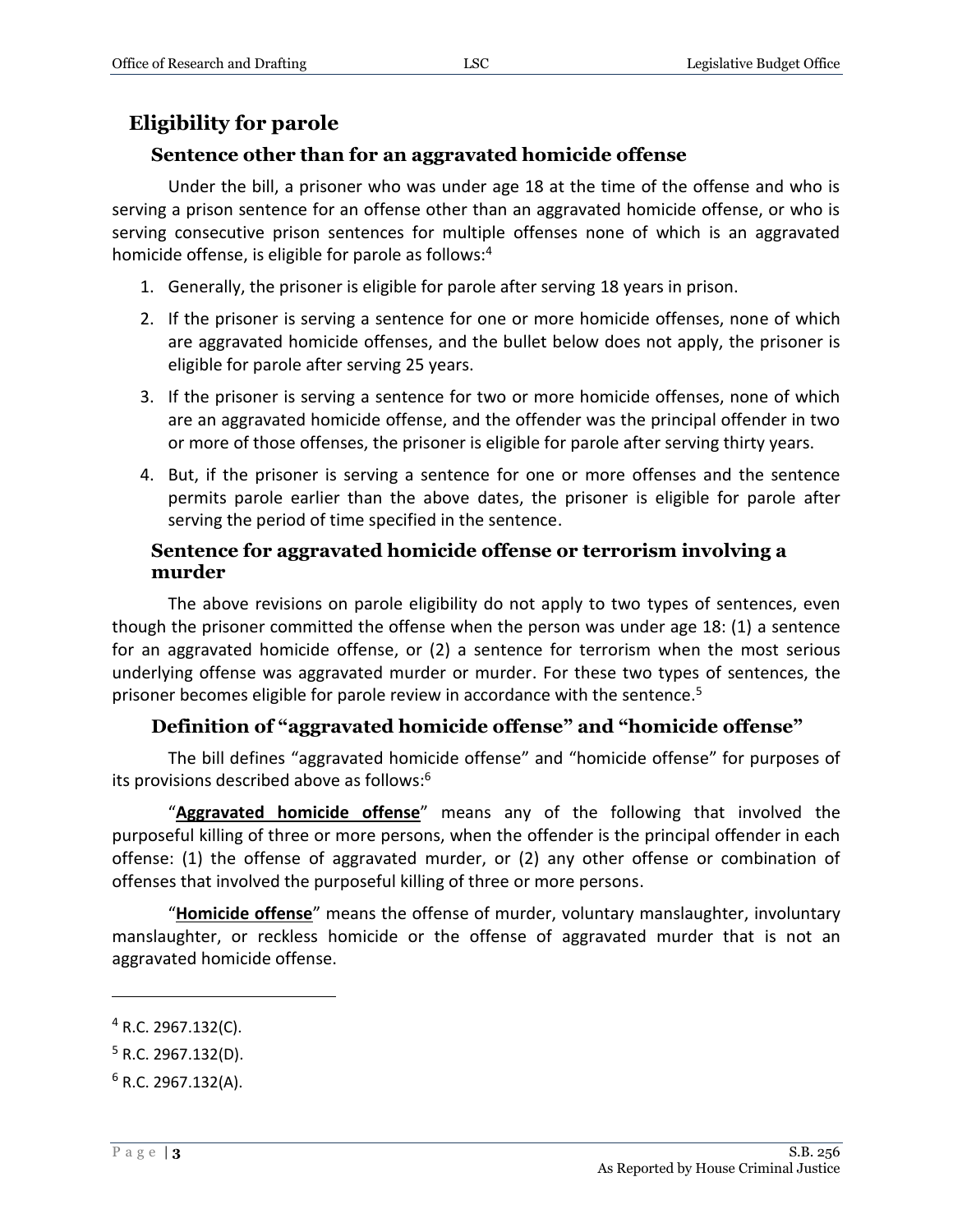#### **Parole considerations and mitigating factors**

Under the bill, once a prisoner becomes eligible for parole under the provisions described above, the Parole Board is required, within a reasonable time after the prisoner becomes eligible, to conduct a hearing to consider the prisoner's release on parole under parole supervision. The Board is required to conduct the hearing in the same manner as other parole hearings: in accordance with the Victim's Rights Law,<sup>7</sup> the Pardon, Parole, and Probation Law, the Adult Parole Authority Law, $^8$  and the Board's policies and procedures. The Board's policies and procedures must permit the prisoner's privately retained counsel or the State Public Defender to appear at the prisoner's hearing to make a statement in support of the prisoner's release.<sup>9</sup>

The bill requires the Parole Board to ensure that the review process provides the prisoner a meaningful opportunity to obtain release.<sup>10</sup> In addition to any other factors the Board is required or authorized to consider, the bill requires the Board to consider the following factors as mitigating factors: $11$ 

- 1. The prisoner's chronological age at the time of the offense and that age's hallmark features, including intellectual capacity, immaturity, impetuosity, and a failure to appreciate risks and consequences;
- 2. The prisoner's family and home environment at the time of the offense, the prisoner's inability to control the prisoner's surroundings, a history of trauma regarding the prisoner, and the prisoner's school and special education history;
- 3. The circumstances of the offense, including the extent of the prisoner's participation in the conduct and the way familial and peer pressures may have impacted the prisoner's conduct;
- 4. Whether the prisoner might have been charged and convicted of a lesser offense if not for the incompetencies associated with youth such as the prisoner's inability to deal with police officers and prosecutors during the prisoner's interrogation or possible plea agreement, or the prisoner's inability to assist the prisoner's own attorney;
- 5. Examples of the prisoner's rehabilitation, including any subsequent growth or increase in the offender's maturity during imprisonment.

<sup>7</sup> R.C. Chapter 2930.

<sup>8</sup> R.C. Chapter 5149.

 $9$  R.C. 2967.132(E)(1).

<sup>10</sup> R.C. 2967.132(E)(2).

 $11$  R.C. 2967.132(E)(2).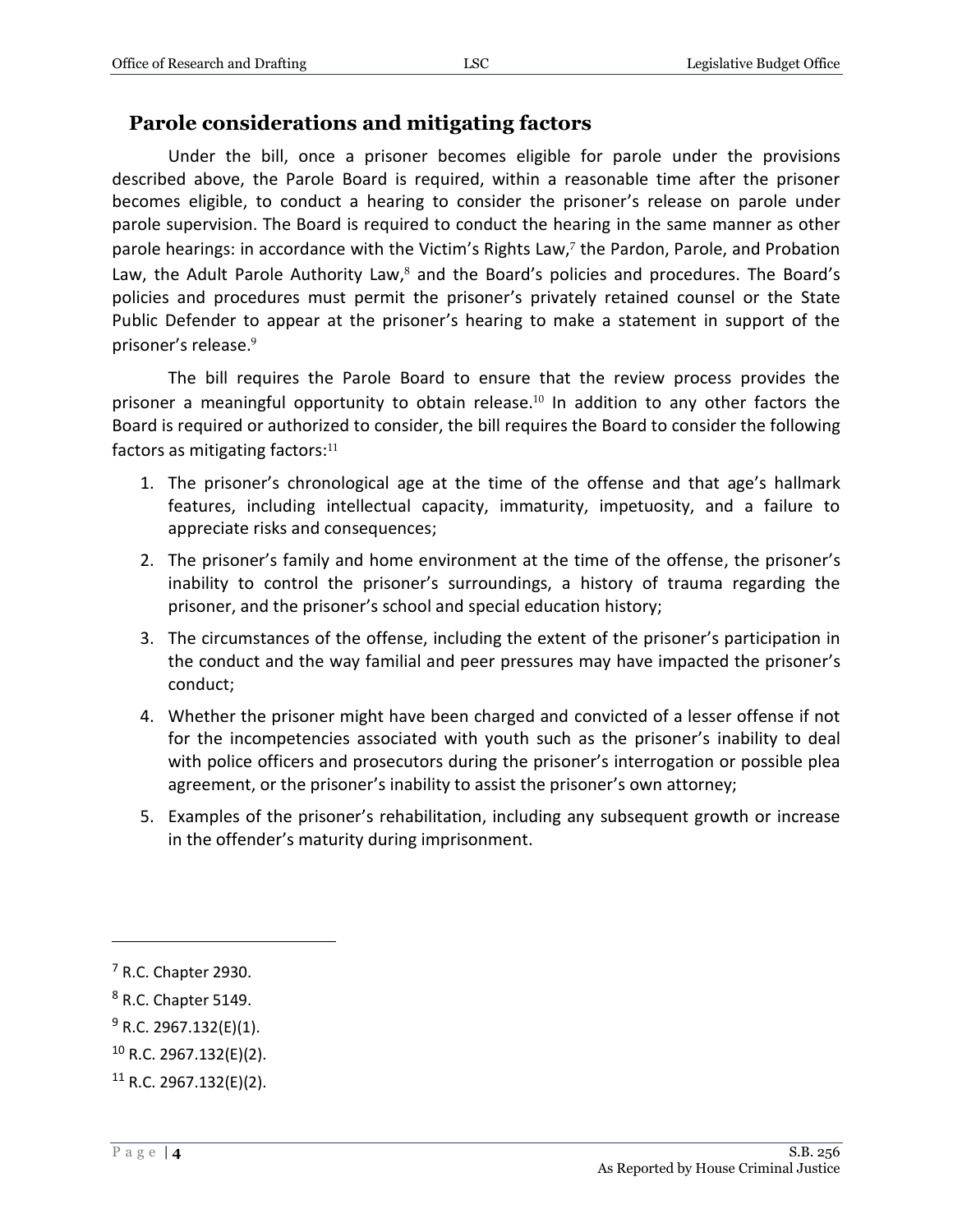#### **Grant or denial of parole – actions required**

If the Parole Board grants the prisoner parole under the provisions described above, it must impose appropriate terms and conditions of release. If the Parole Board denies the prisoner release, it must conduct a subsequent release review not later than five years after denying release.<sup>12</sup>

### **Notification of prisoner's eligibility for review**

In addition to any other notice required, the bill requires the Parole Board to notify the State Public Defender, the victim, and the appropriate prosecuting attorney of the prisoner's eligibility for review under the bill's provisions at least 60 days before the Board begins any review or proceedings involving that prisoner. $^{13}$ 

#### **Conforming changes**

The bill amends several provisions of existing law to conform to the bill's provisions described above:

- 1. It amends the current provision of the Pardon, Parole, and Probation Law governing parole eligibility to specify that those provisions do not apply with respect to offenses committed when the offender was under age 18 at the time of the offense and is subject to the bill's parole provisions. $14$
- 2. It specifies that an offender's parole eligibility must be determined under the bill's provisions if the offender receives or received a sentence of imprisonment when the offender committed the offense when the offender was under age 18.<sup>15</sup>
- 3. It expressly applies to the parole or re-parole of any prisoner described under the bill the current provision of the Adult Parole Authority Law allowing a Parole Board hearing officer, Parole Board member, or the Office of Victims' Services to petition the Board for a full Board hearing that relates to a proposed parole or re-parole of a prisoner. 16

# **Sentencing provisions**

#### **No imposition of sentence of life imprisonment without parole if offense committed when under age 18**

The bill prohibits a court from imposing a sentence of life imprisonment without parole on any person for an offense that was committed when the person was under age 18. Under

<sup>12</sup> R.C. 2967.132(F) and (G) and R.C. 2967.131, not in the bill.

 $13$  R.C. 2967.132(H).

<sup>14</sup> R.C. 2967.13.

 $15$  R.C. 2971.03(C) and (G).

<sup>16</sup> R.C. 5149.101.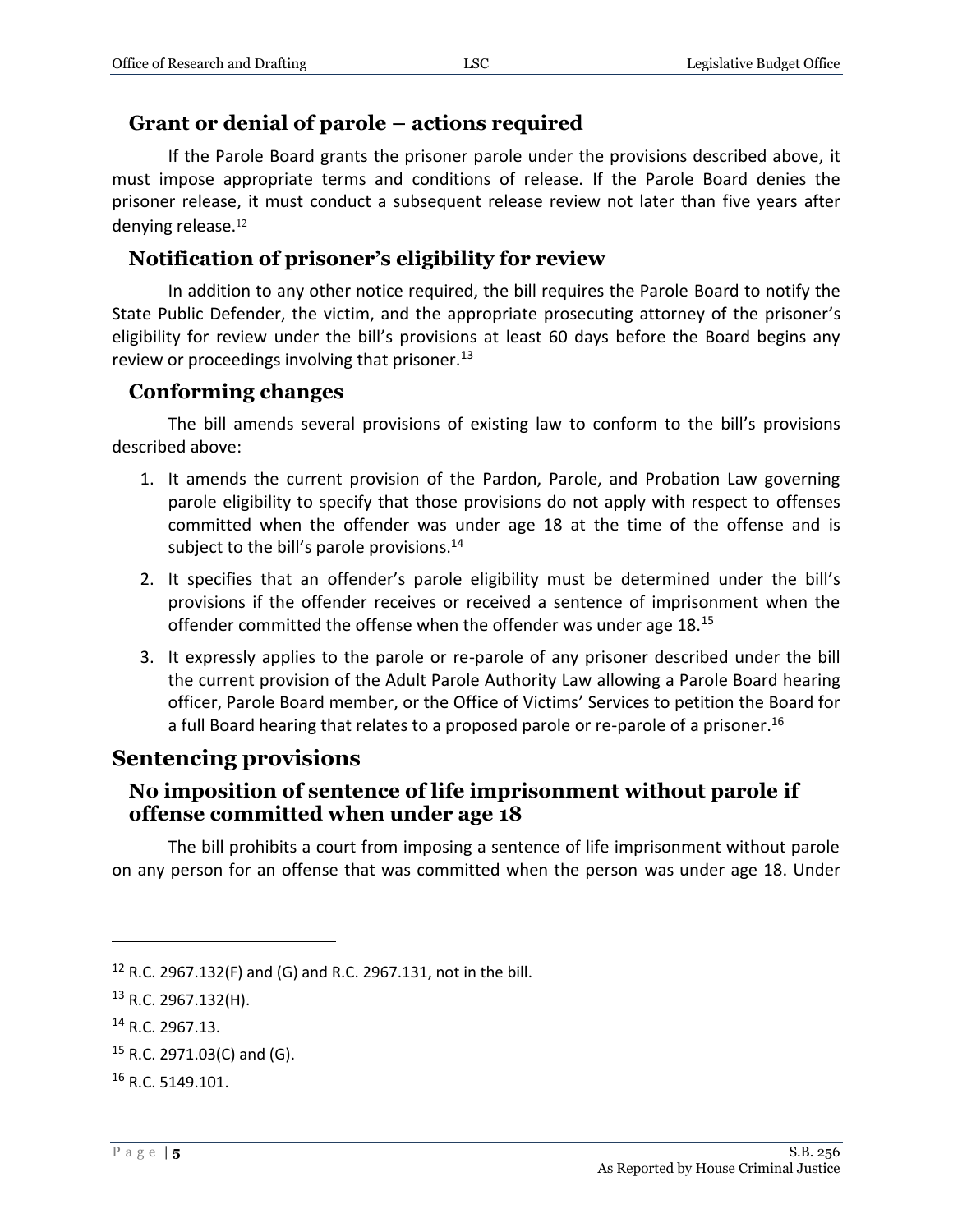current law, offenses for which a sentence of life imprisonment is possible include rape, terrorism, aggravated murder, and murder.

For the offense of terrorism, if the most serious underlying specified offense is murder or a first degree felony, current law requires the offender be sentenced to life imprisonment without parole; for aggravated murder, the offender must be sentenced to death or life imprisonment without parole. The bill revises this penalty if the offender was under age 18 at the time of the commission of the offense, in which case the offender must be sentenced to a term of 30 years to life.

A similar change is made to offenders sentenced to life without parole under the Sexually Violent Predator Law. Under current law, an offender who was sentenced under that law for aggravated murder, murder, or forcible rape of a young child is sentenced to life without parole. The bill requires the court to instead sentence the person to an indefinite term of 30 years to life if the offense was committed when the person was under age 18. In all other cases when the offender committed the offense when under age 18, the court may sentence the person to any other authorized sanction for the offense, but the person's parole eligibility is determined pursuant to the bill's parole eligibility provisions.<sup>17</sup>

#### **Mitigating factors**

Similar to the bill's mitigating factors relating to parole, the bill specifies a number of factors that must be considered as mitigating factors, in addition to other factors that currently must be considered, when a court is sentencing a person for a felony committed when the person was under age 18. Currently, at the sentencing hearing conducted for any felony offender, the court, before imposing sentence, must consider the record, any information presented at the hearing by the offender, the prosecuting attorney, the victim or representative, or any other person, the presentence investigation report if one was prepared, and any victim impact statement.<sup>18</sup>

Under the bill, if a court is sentencing a person for a felony committed when the offender was under age 18, the court also must consider youth and its characteristics as mitigating factors, including:<sup>19</sup>

- 1. The offender's chronological age at the time of the offense and that age's hallmark features, including intellectual capacity, immaturity, impetuosity, and a failure to appreciate risks and consequences;
- 2. The offender's family and home environment at the time of the offense, the offender's inability to control the offender's surroundings, a history of trauma regarding the offender, and the offender's school and special education history;

<sup>17</sup> R.C. 2907.02(B), 2909.24, 2929.02(A) and (B), 2929.03(A), (C), (D), (E), and (H), 2929.06, 2929.07(A), and 2971.03(A)(1), (2), (4), and (5).

 $18$  R.C. 2929.19(B)(1)(a).

 $19$  R.C. 2929.19(B)(1)(b).